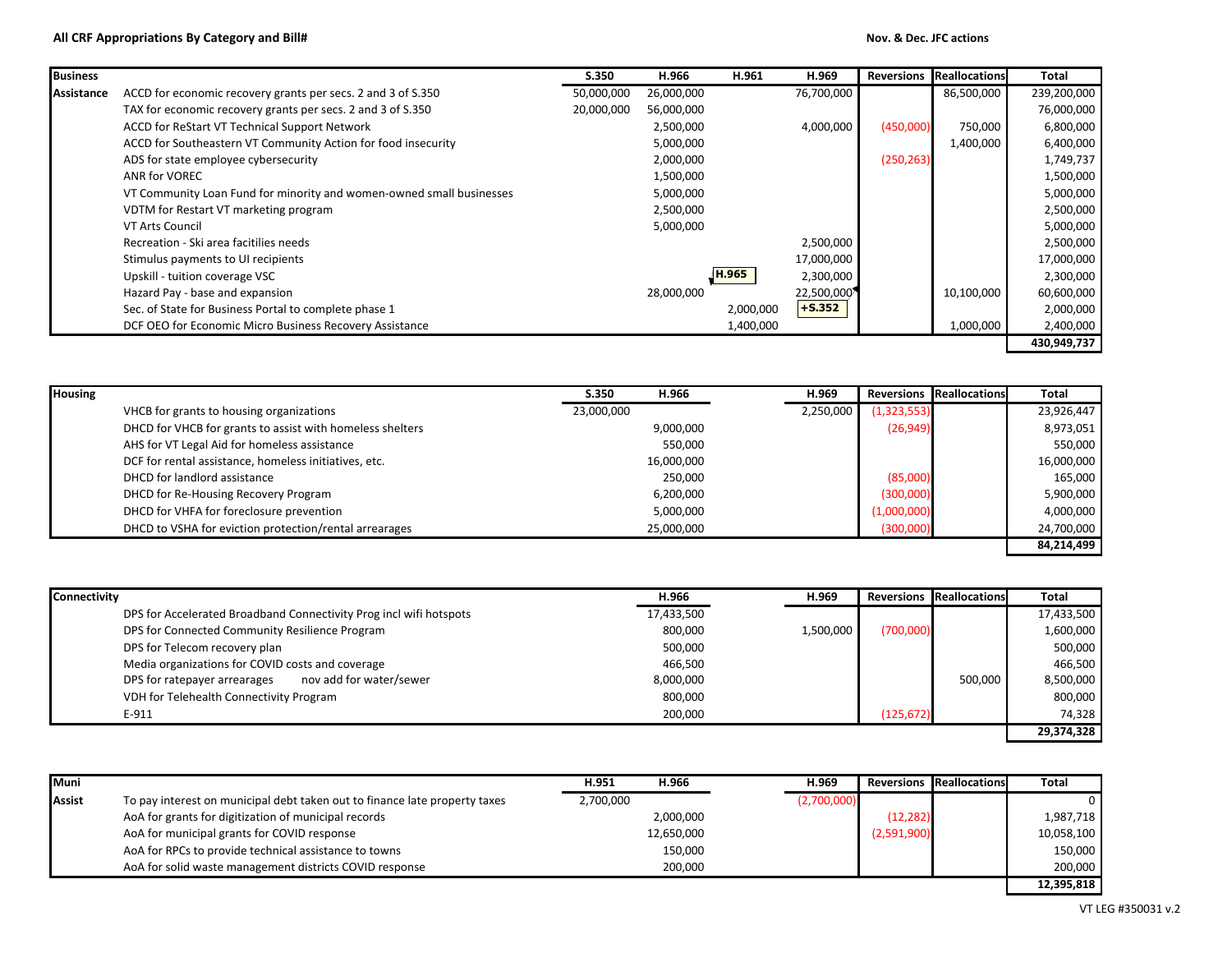| Agriculture          |                                                                         | S.351      | H.966     | H.961     | H.969   | <b>Reversions</b> | <b>Reallocations</b> | <b>Total</b> |
|----------------------|-------------------------------------------------------------------------|------------|-----------|-----------|---------|-------------------|----------------------|--------------|
| <b>&amp;Forestry</b> | AAFM for Working Lands                                                  |            | 2,500,000 | 1,000,000 |         |                   | 250,000              | 3,750,000    |
|                      | Ag Farm to school                                                       |            |           |           | 100,000 |                   |                      | 100,000      |
|                      | AAFM for agricultural fairs                                             | 500,000    |           |           |         |                   |                      | 500,000      |
|                      | AAFM for Dairy Assistance Program for dairy processors                  | 3,800,000  |           |           |         |                   |                      | 3,800,000    |
|                      | AAFM for Dairy Assistance Program for milk producers                    | 21,200,000 |           |           |         | (1,914,718)       |                      | 19,285,282   |
|                      | AAFM to VEDA for Non-dairy Ag Producer and Processor Assistance Program | 5,000,000  |           |           |         | (2,635,805)       |                      | 2,364,195    |
|                      | ANR to VEDA for Forest Economy Stabilization Grant Program              | 5,000,000  |           |           |         |                   |                      | 5,000,000    |
|                      | VHCB for support to farm and food businesses                            | 192,000    |           |           |         |                   |                      | 192,000      |
|                      |                                                                         |            |           |           |         |                   |                      | 34,991,477   |

| <b>Healthcare</b> |                                                                                          | H.965       | <b>BAA H.953</b> | Q1 H.961  | H.969     | <b>Reversions</b>             | <b>Reallocations</b> | <b>Total</b> |          |
|-------------------|------------------------------------------------------------------------------------------|-------------|------------------|-----------|-----------|-------------------------------|----------------------|--------------|----------|
| & Human           | AHS for New Americans and refugees                                                       | 700,000     |                  |           |           |                               |                      | 700,000      |          |
| <b>Services</b>   | AHS for Provider Stabilization Program grants                                            | 275,000,000 |                  |           |           | $(27,500,000)$ $(81,642,818)$ |                      | 157,107,182  |          |
|                   | w/in Provider stablization - Health Disparities and dashboard                            |             |                  |           | 750,000   | (100,000)                     |                      | 650,000      |          |
|                   | w/in Provider stablization - Testing LTC facilities & hospitals nov add testing capacity |             |                  |           | 3,000,000 |                               | 16,424,434           | 19,424,434   | $-182.2$ |
|                   | w/in Provider stablization - DAs/SSAs                                                    |             |                  |           | 3,000,000 |                               |                      | 3,000,000    |          |
|                   | w/in Provider stablization - EMS workforce                                               |             |                  |           | 2,000,000 |                               |                      | 2,000,000    |          |
|                   | AHS for EMS services - grants, training, admin services                                  |             | 3,000,000        |           |           | (100,000)                     |                      | 2,900,000    |          |
|                   | ANR for public land COVID preparedness, of which \$120k to VYCC                          | 3,000,000   |                  |           |           |                               |                      | 3,000,000    |          |
|                   | DCF CDD for afterschool, summer camps, childcare providers                               | 12,000,000  |                  |           |           | (2,052,034)                   | 6,946,000            | 16,893,966   |          |
|                   | DCF for VT Foodbank, incl. diaper bank                                                   | 4,700,000   |                  |           | 565,000   |                               | 15,000               | 5,280,000    |          |
|                   | DCF - SNAP supplement for under \$50 federal emergency allotment                         |             |                  |           |           |                               | 6,450,000            | 6,450,000    |          |
|                   | DMH for Pathways VT for peer warm line                                                   | 200,000     |                  |           |           |                               |                      | 200,000      |          |
|                   | Legislature for State House COVID fixes and IT                                           | 750,000     |                  |           |           |                               |                      | 750,000      |          |
|                   | VDH for health disparities in populations                                                | 500,000     |                  |           |           |                               |                      | 500,000      |          |
|                   | AHS for vulnerable populations (Reach-Up, GMSA, recovery residences)                     | 2,000,000   |                  |           |           |                               |                      | 2,000,000    |          |
|                   | AHS VT Legal Aid cyber security                                                          |             |                  |           | 250,000   |                               |                      | 250,000      |          |
|                   | AHS--DVHA for VITL                                                                       |             |                  |           |           |                               | 931,880              | 931,880      |          |
|                   | VDH-recovery centers                                                                     |             |                  |           | 60,000    |                               |                      | 60,000       |          |
|                   | DAIL (blind and visually impaired) for technology training for isolated seniors          |             |                  | 100,000   |           |                               |                      | 100,000      |          |
|                   | DAIL for financial stability grants to 12 Adult Day providers                            |             |                  | 2,450,000 | 2,000,000 |                               |                      | 4,450,000    |          |
|                   |                                                                                          |             |                  |           |           |                               |                      | 226,647,462  |          |